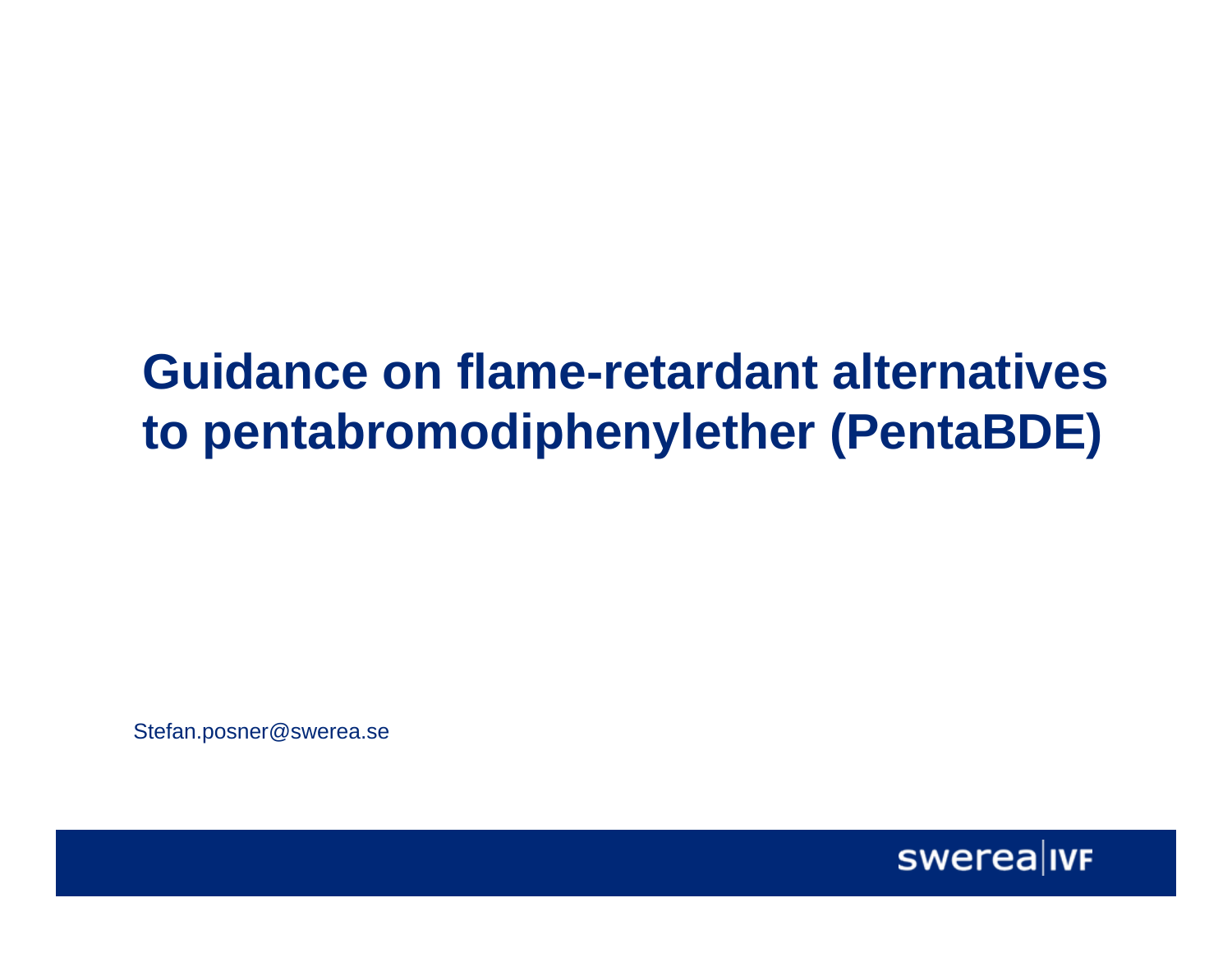# **The global flame retardant market**

With the increasing use of thermoplastics and thermo sets on a large scale for applications in buildings, transportation, electrical engineering and electronics, a variety of flame-retardant systems have been developed over the past 40 years.

Flame retardants mainly consist of inorganic and organic compounds based on bromine, chlorine, phosphorus, nitrogen, boron, and metallic oxides and hydroxides.



#### swerea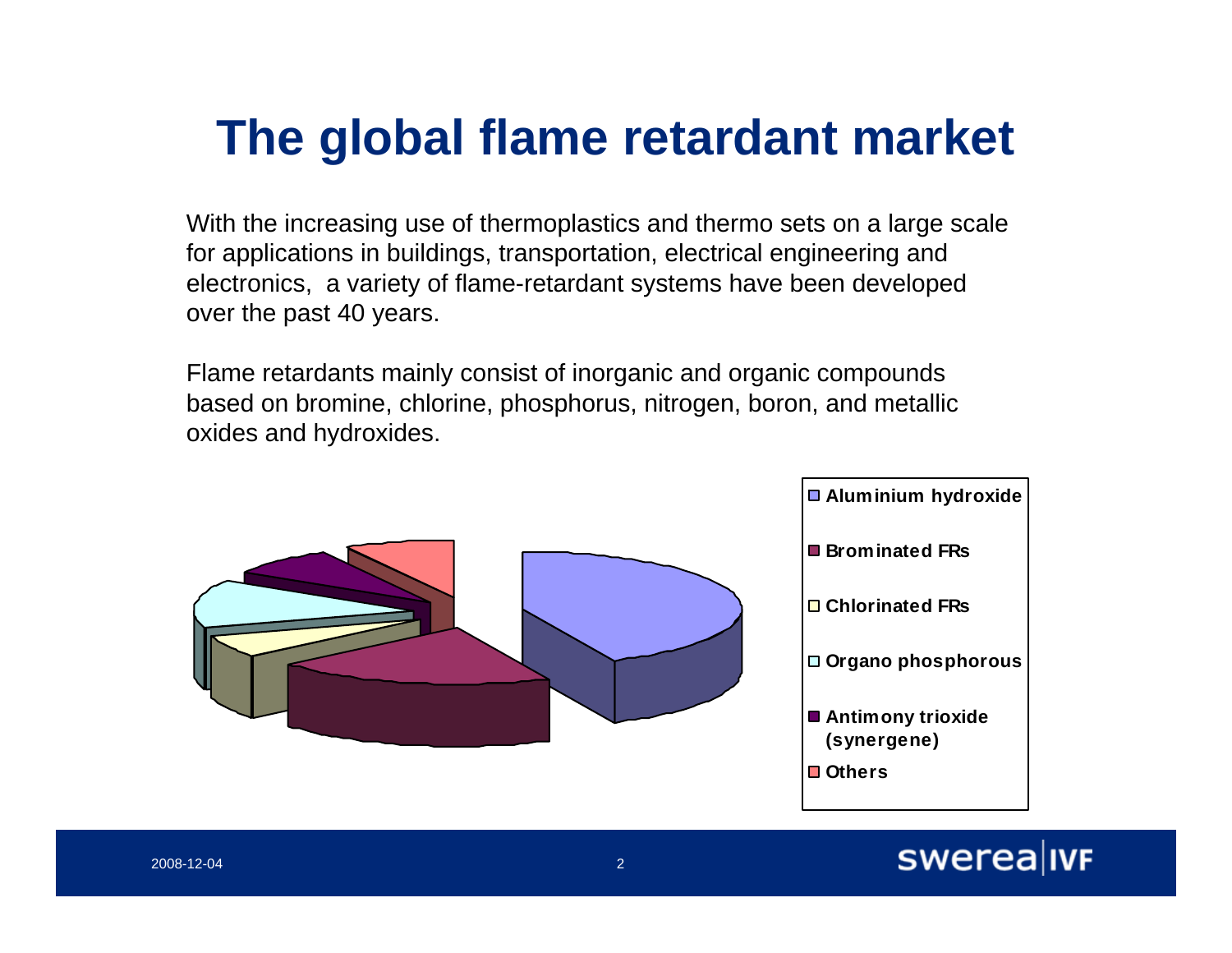#### **Background for the guidance document**

- $\Box$  In 2005 Norway nominated the brominated flame retardant pentabromodiphenylether (PentaBDE) as a persistant organic pollutant (POP) to be evaluated for inclusion in the Stockholm convention.
- Based on the Risk Profile developed in 2006 and the Risk Management Evaluation Report developed in 2007 the POP Review Committee (POPRC) concluded that global action on PentaBDE is warranted.
- $\mathcal{L}_{\mathcal{A}}$  At the POPRC meeting in November 2007 Norway was commissioned to issue a guide of alternative flame retardants to PentaBDE.
- $\mathcal{L}_{\mathcal{A}}$  The Norwegian Pollution Control Authority (SFT) has therefore commissioned Swerea IVF (Sweden), to perform this guide that is presented here today.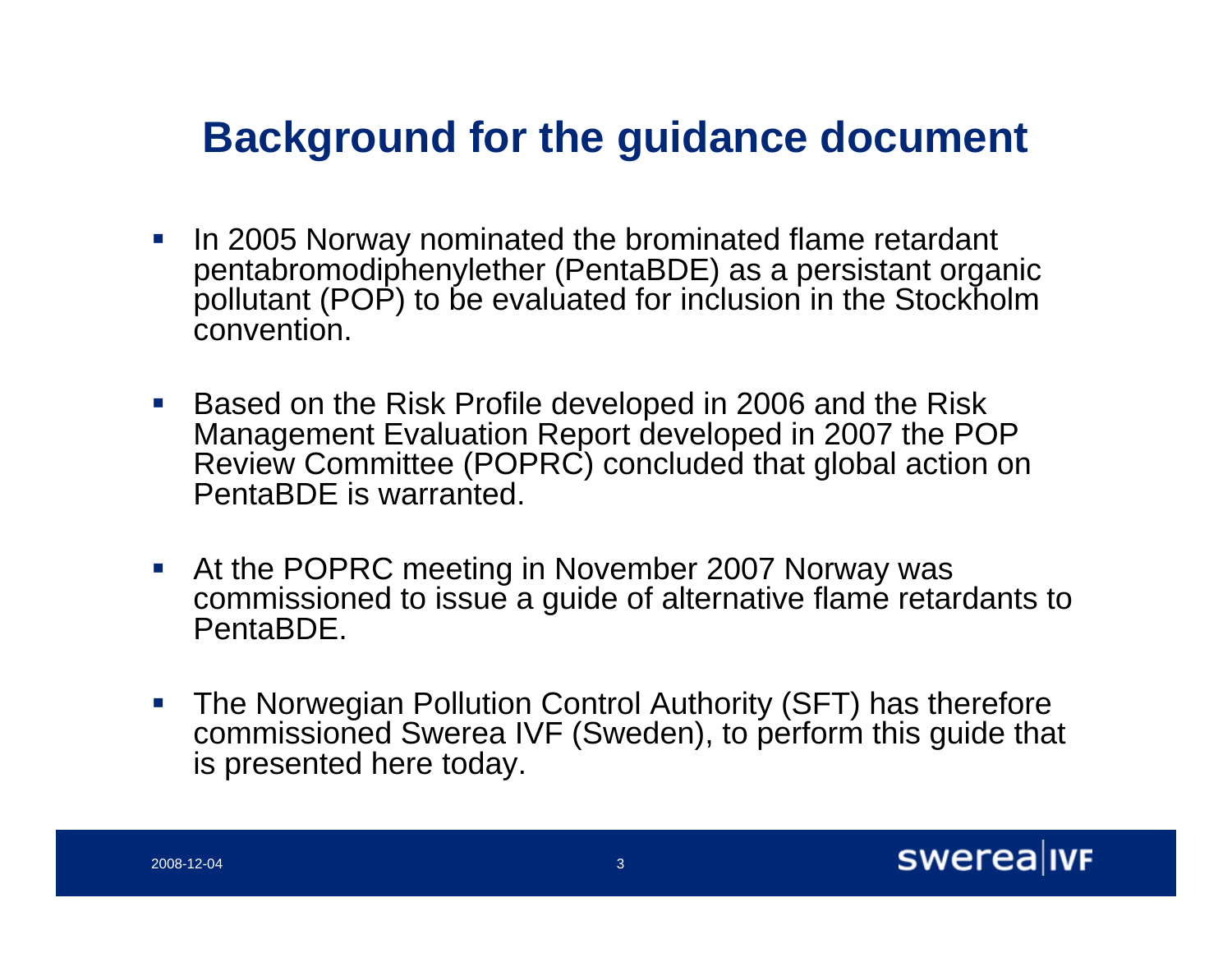### **Components of commercial PentaBDE (C-PentaBDE)**

| <b>Categories</b><br>of PBDEs | Tridiphenyl<br>ethers |               | Tetradiphenyl<br>ether | Pentadiphenyl<br>ethers |                | Hexadiphenyl<br>ether | Heptadiphenyl<br>ether |
|-------------------------------|-----------------------|---------------|------------------------|-------------------------|----------------|-----------------------|------------------------|
| <b>Congeners</b>              | <b>BDE-17</b>         | <b>BDE-28</b> | <b>BDE-47</b>          | <b>BDE-99</b>           | <b>BDE-100</b> | <b>BDE-153</b>        | <b>BDE-154</b>         |
| Content                       | Traces                | races         | Major                  | Major                   | Minor          | Minor                 | Traces                 |

Based on the information in the risk profile, PentaBDE, due to the characteristics of its components, is likely, as a result of long-range environmental transport and demonstrated toxicity in a range of non-human species, to cause significant adverse effects on human health or the environment, such that global action is warranted.

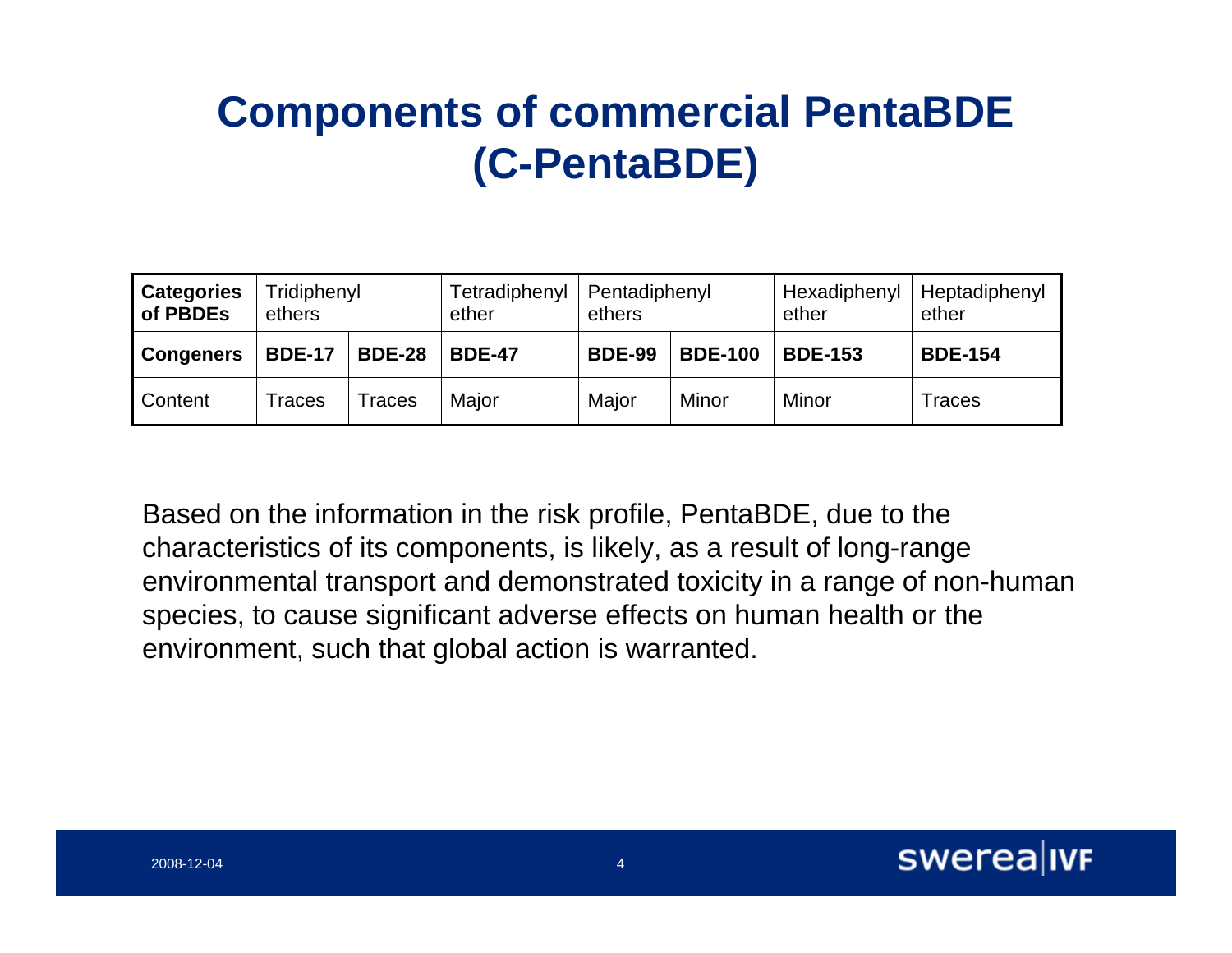# **Historic use of C-PentaBDE**

| Materials/polymers/resins                   | <b>Applications</b>                         | <b>Commercial commodities for the</b><br>applications                                                                                             |
|---------------------------------------------|---------------------------------------------|---------------------------------------------------------------------------------------------------------------------------------------------------|
| Epoxy resins                                | Circuit boards, protective<br>coatings      | Computers, ship interiors, electronic parts.                                                                                                      |
| Polyvinylchloride (PVC)                     | Cable sheets                                | Wires, cables, floor mats,<br>industrial sheets.                                                                                                  |
| Polyurethane (PUR)                          | Cushioning materials,<br>packaging, padding | Furniture, sound insulation packaging,<br>padding panels, wood imitations,<br>transportation.                                                     |
| Unsaturated (Thermoset)<br>polyesters (UPE) | Circuit boards, coatings                    | Electrical equipment, coatings coatings<br>for chemical processing plants mouldings,<br>military and marine applications:<br>construction panels. |
| Rubber                                      | Transportation                              | Conveyor belts, foamed pipes for<br>insulation.                                                                                                   |
| Paints/lacquers                             | Coatings                                    | Marine and industry lacquers for protection<br>of containers                                                                                      |
| <b>Textiles</b>                             | Coatings                                    | Back coatings and impregnation for<br>carpets, automotive seating,<br>furniture in homes and official buildings,<br>aircraft, underground.        |
| Hydraulic oils                              | Drilling oils, hydraulic fluids             | Off shore, coal mining                                                                                                                            |

*Note: PBDEs are used in different resins, polymers, and substrates at levels ranging from 5 up to 30% by weight*

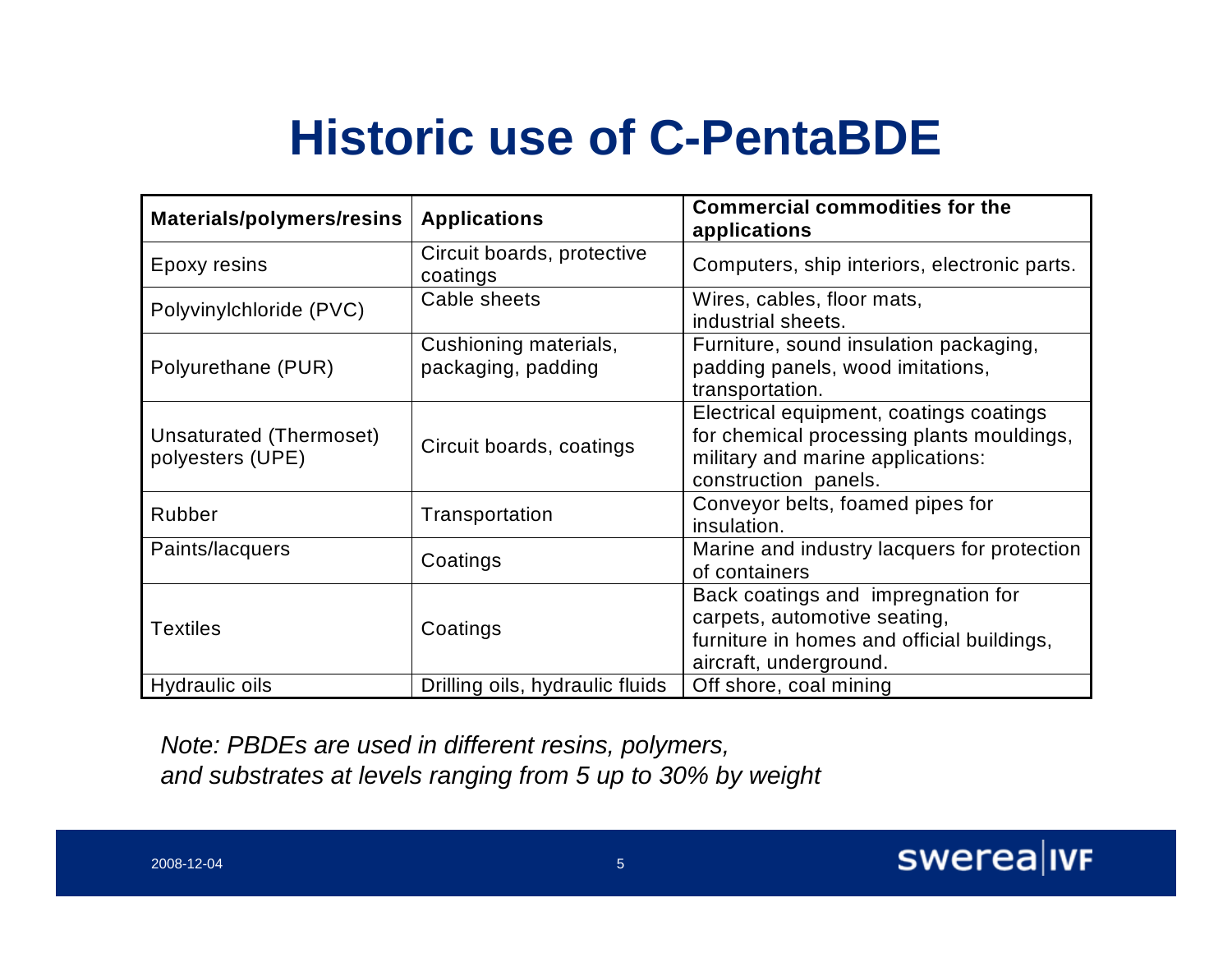## **Selection criteria for flame retardants**

Like any other additives, a flame retardant will be selected for the particular properties it imparts to make it satisfy the specifications for the final compound established by the customer;

- $\mathcal{L}_{\mathcal{A}}$ Fire retardant properties
- $\overline{\phantom{a}}$ Mechanical properties
- $\mathcal{L}_{\mathcal{A}}$ Physical properties
- $\mathcal{L}_{\mathcal{A}}$ Health and environmental properties
- $\mathcal{C}^{\mathcal{A}}$ Commercial viability

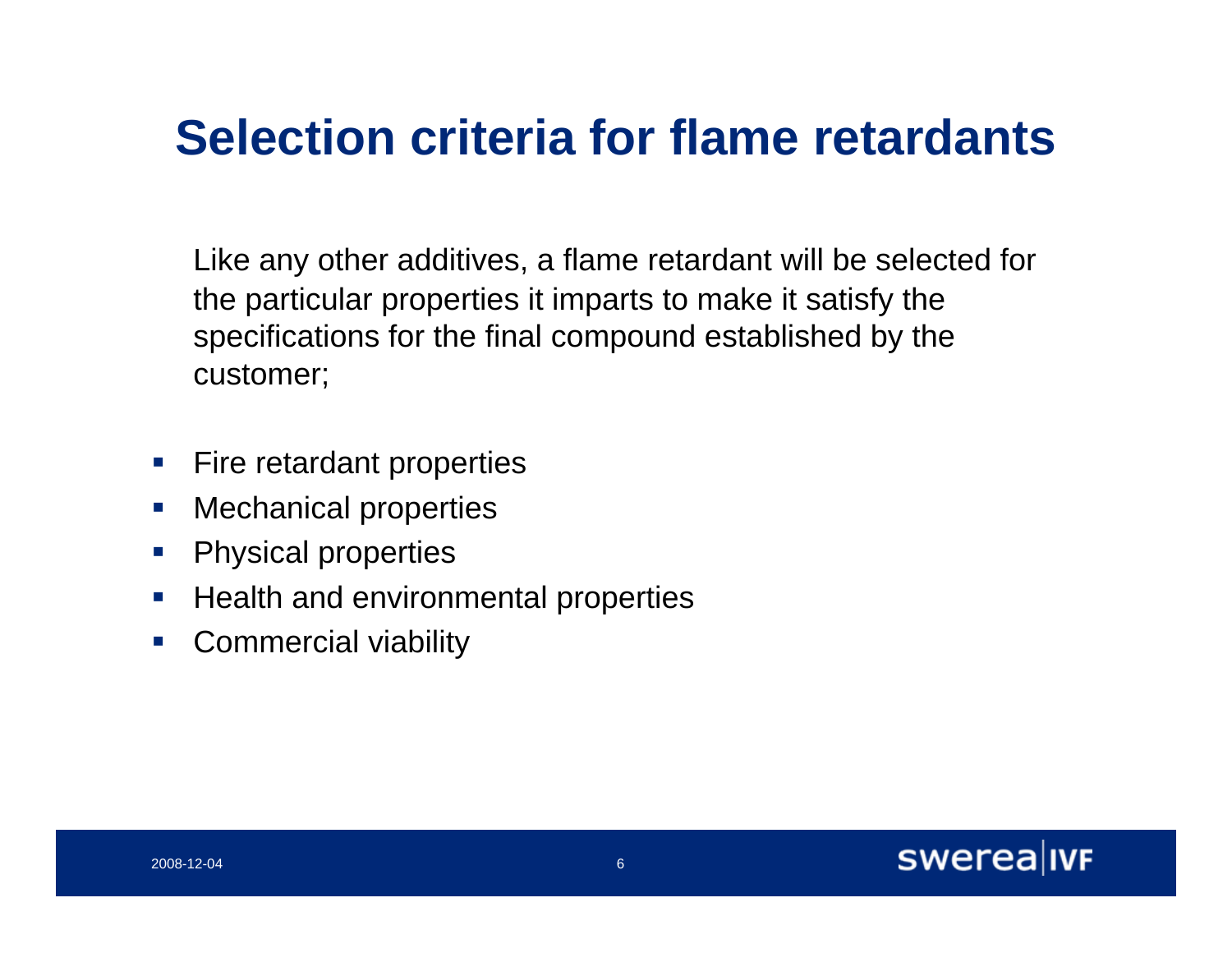#### **The variety of alternative flame retardants**

New flame retardant solutions are constantly introduced and some disappear from the market for a number of reasons.

Therefore the overview of alternative flame retardants to C--PentaBDE, presented on the next coming slides, is a on-the-spot account and cannot be complete.

The overview only act as a guide that illustrates the variety and optional chemical systems that are available and actually work as viable alternatives to C-PentaBDE.

It needs to be clearly understood that each flame retardant application is specific and unique, and there are no single universal solutions for fire protection of materials and applications.

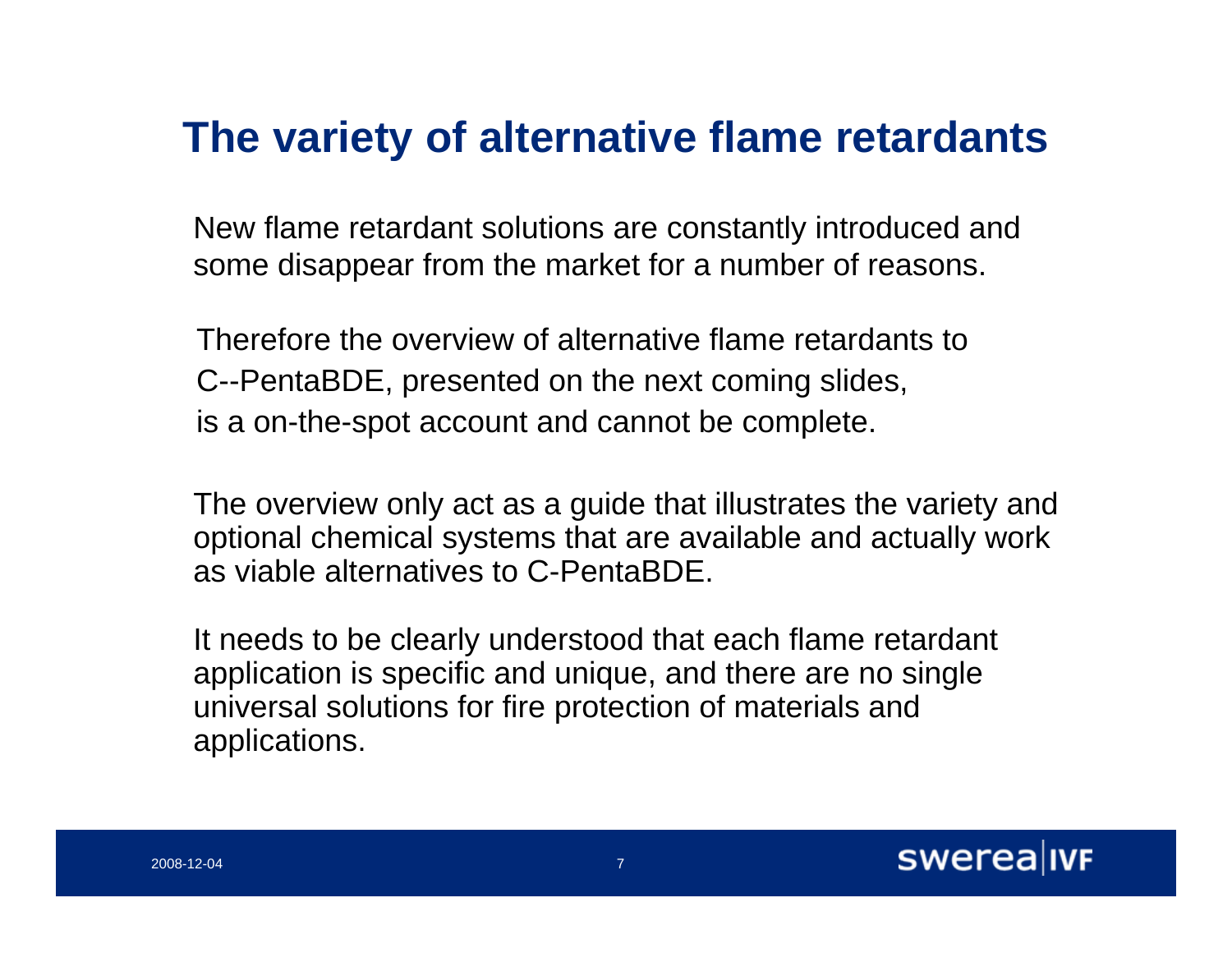#### **Alternative flame retardants for epoxy resins**

| <b>Materials/</b><br>polymers/<br>resins | Inorganic<br>alternatives to<br><b>PentaBDE</b>                                                                                                                                                        | Phosphorous/<br>nitrogen<br>organic<br>alternatives to<br><b>PentaBDE</b>                                                 | Halogen<br>organic<br>alternatives to<br><b>PentaBDE</b>                           | <b>Alternative</b><br>flame inherent<br>materials | <b>Applications</b>                          | <b>Commercial</b><br>commodities<br>for the<br>applications |
|------------------------------------------|--------------------------------------------------------------------------------------------------------------------------------------------------------------------------------------------------------|---------------------------------------------------------------------------------------------------------------------------|------------------------------------------------------------------------------------|---------------------------------------------------|----------------------------------------------|-------------------------------------------------------------|
| Epoxy resins                             | Aluminium<br>hydroxide (ATH)<br>Magnesium<br>hydroxide<br>Ammonium poly<br>phosphate<br>Red<br>phosphorous<br>Zinc<br>hydroxystannate<br>(ZHS), Zinc<br>stannate (ZS) &<br>ZHS/ZS-coated<br><b>ATH</b> | Metallic<br>phosphinates<br>Reactive<br>nitrogen anc<br>phosphorous<br>constituents<br>(unspecified)<br>DOPO <sup>1</sup> | Tetrabromobis<br>phenol A<br>(reactive)<br>Etylenebis<br>(tetrabromo)<br>phtalimid | Polyethylene<br>sulphide                          | Circuit<br>boards,<br>protective<br>coatings | Computers,<br>ship interiors,<br>electronic<br>parts.       |

*N/A : not available or not applicable*

1 DOPO=Dihydrooxaphosphaphenanthrene oxide

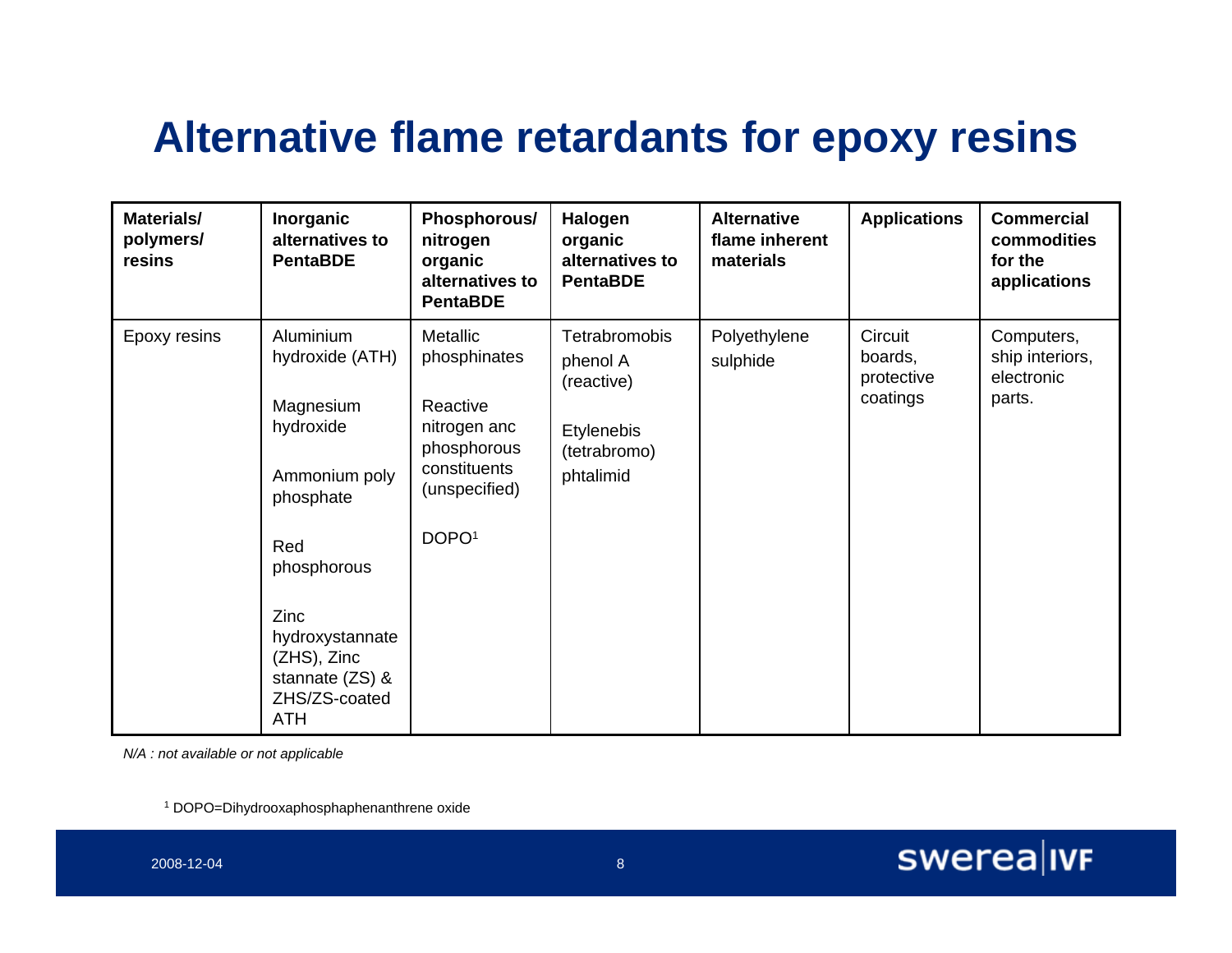# **Alternative flame retardants for PVC**

| Materials/<br>polymers/<br>resins | Inorganic<br>alternatives to<br><b>PentaBDE</b>                                                                                                                                                                     | Phosphorous/<br>nitrogen<br>organic<br>alternatives to<br><b>PentaBDE</b> | Halogen<br>organic<br>alternatives to<br><b>PentaBDE</b> | <b>Alternative</b><br>flame inherent<br>materials | <b>Applications</b> | <b>Commercial</b><br>commodities<br>for the<br>applications |
|-----------------------------------|---------------------------------------------------------------------------------------------------------------------------------------------------------------------------------------------------------------------|---------------------------------------------------------------------------|----------------------------------------------------------|---------------------------------------------------|---------------------|-------------------------------------------------------------|
| Polyvinylchloride<br>(PVC)        | Aluminium<br>hydroxide<br>(ATH)<br>Zinc borate<br>Zinc-<br>molybdenum<br>compounds<br>(together with<br>phosphate<br>esters)<br>Zinc<br>hydroxystannat<br>e (ZHS), Zinc<br>stannate (ZS)<br>& ZHS/ZS-<br>coated ATH | Tricresyl<br>phosphate<br>(also<br>plasticizer)                           | Tris<br>(dichloropropyl)<br>phosphate<br>Vinylbromide    | Rigid PVC is<br>flame inherent<br>itself          | Cable sheets        | Wire end<br>cables, floor<br>mats,<br>industrial<br>sheets. |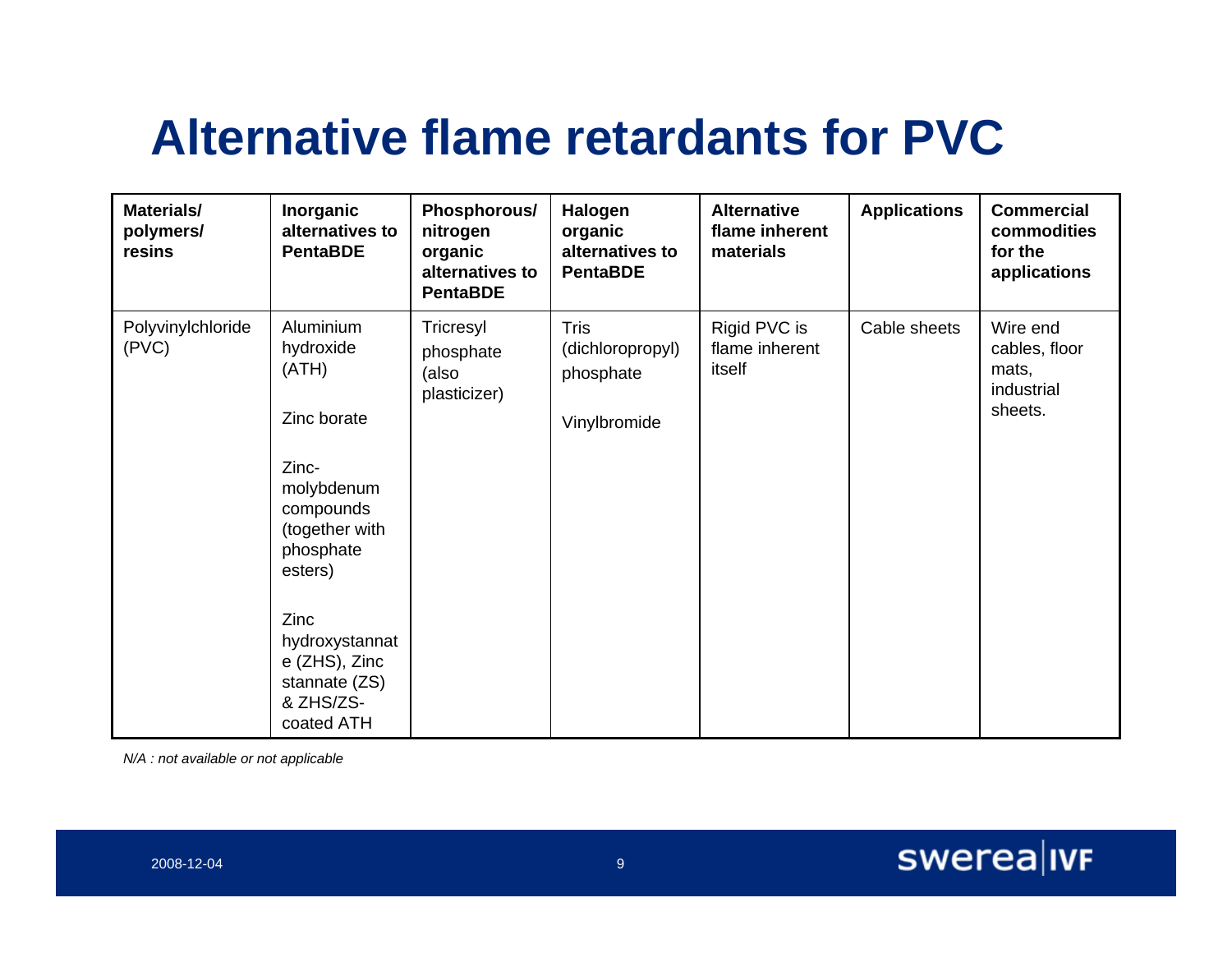# **Alternative flame retardants for PUR**

| Materials/<br>polymers/<br>resins | Inorganic<br>alternatives to<br><b>PentaBDE</b>                                                    | Phosphorous/<br>nitrogen<br>organic<br>alternatives to<br><b>PentaBDE</b>       | Halogen<br>organic<br>alternatives to<br><b>PentaBDE</b>                                                                                                                  | <b>Alternative</b><br>flame inherent<br>materials | <b>Applications</b>                               | <b>Commercial</b><br>commodities<br>for the<br>applications                                                 |
|-----------------------------------|----------------------------------------------------------------------------------------------------|---------------------------------------------------------------------------------|---------------------------------------------------------------------------------------------------------------------------------------------------------------------------|---------------------------------------------------|---------------------------------------------------|-------------------------------------------------------------------------------------------------------------|
| Polyurethane<br>(PUR)             | Ammonium<br>poly<br>phosphate<br>Red<br>phosphorous<br>Reofos (non-<br>halogen flame<br>retardant) | Melamine<br>(nitrogen<br>based)<br>Dimethyl<br>propane<br>phosphonate<br>(DMPP) | Bromoalkyl<br>phosphates<br>Tetrabromophtal<br>ic anhydride<br>Tris(chloroethyl)<br>phosphate<br>(TCPP)<br>(together with<br>brominated<br>polyols or red<br>phosphorous) | Intumescent<br>systems                            | Cushioning<br>materials,<br>packaging,<br>padding | Furniture,<br>sound<br>insulation<br>packaging,<br>padding<br>panels, wood<br>imitations,<br>transportation |

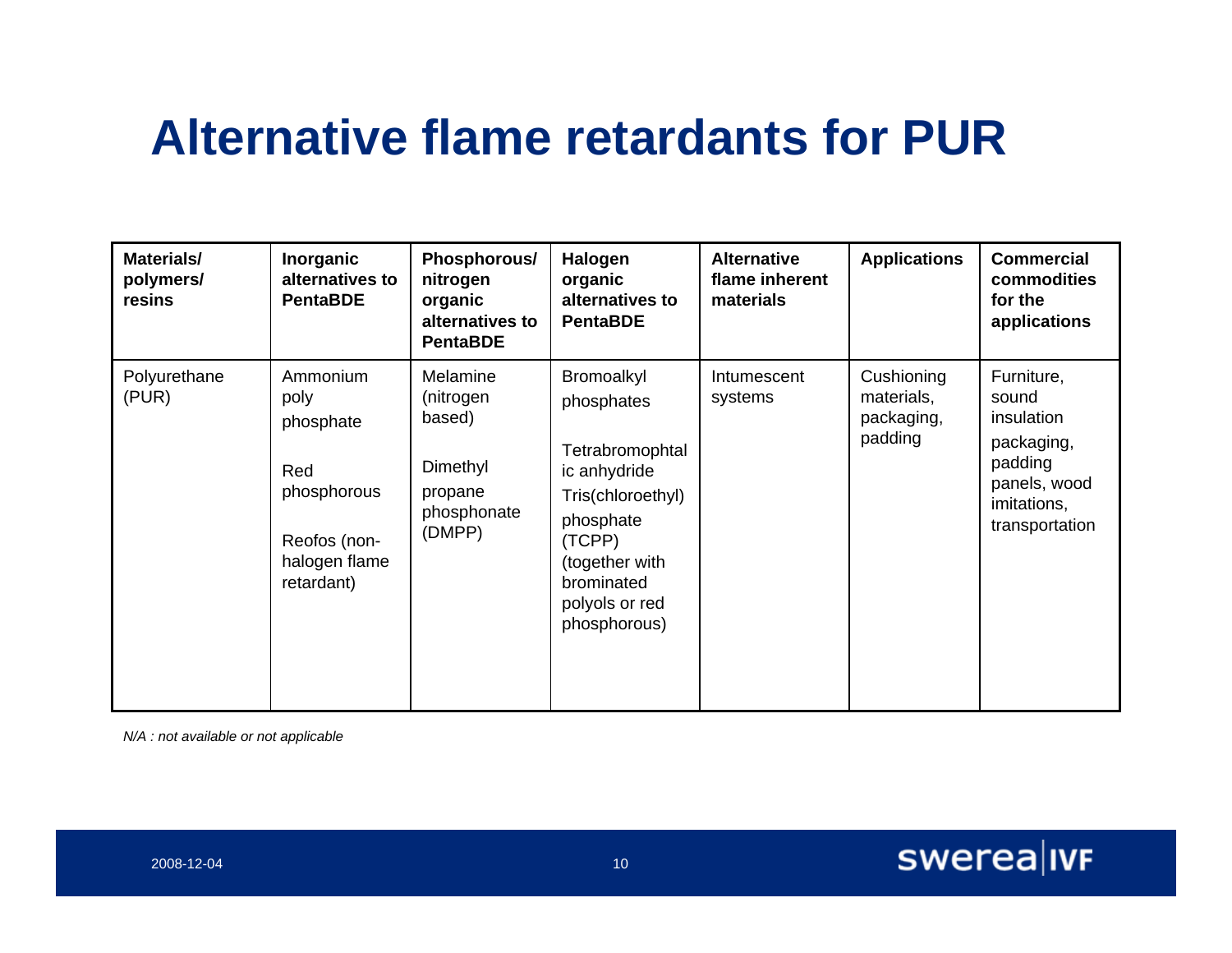# **Alternative flame retardants for UPE**

| <b>Materials/</b><br>polymers/<br>resins          | Inorganic<br>alternatives to<br><b>PentaBDE</b>                                                                                                                                    | Phosphorous/<br>nitrogen<br>organic<br>alternatives to<br><b>PentaBDE</b> | Halogen organic<br>alternatives to<br><b>PentaBDE</b>                                                                                          | <b>Alternative</b><br>flame<br>inherent<br>materials | <b>Applications</b>            | <b>Commercial</b><br>commodities<br>for the<br>applications                                                                                                                  |
|---------------------------------------------------|------------------------------------------------------------------------------------------------------------------------------------------------------------------------------------|---------------------------------------------------------------------------|------------------------------------------------------------------------------------------------------------------------------------------------|------------------------------------------------------|--------------------------------|------------------------------------------------------------------------------------------------------------------------------------------------------------------------------|
| Unsaturated<br>(Thermoset)<br>polyesters<br>(UPE) | Ammonium<br>polyphosphate<br>Aluminium<br>hydroxide (ATH)<br>Magnesium<br>hydroxide<br>Zinc<br>hydroxystannate<br>$(ZHS)$ , Zinc<br>stannate (ZS) &<br>ZHS/ZS-coated<br><b>ATH</b> | Triethyl<br>Phosphate<br>Dimethyl<br>propane<br>phosphonate<br>(DMPP)     | Dibromostyrene<br>Tetrabromophtalic<br>anhydride based<br>diol,<br>Tetrabromophtalic<br>anhydride<br><b>Bis</b><br>(tribromophenoxy)<br>ethane | Intumescent<br>systems                               | Circuit<br>boards,<br>coatings | Electrical<br>equipment,<br>coatings<br>coatings<br>for chemical<br>processing<br>plants<br>mouldings,<br>military<br>and marine<br>applications:<br>construction<br>panels. |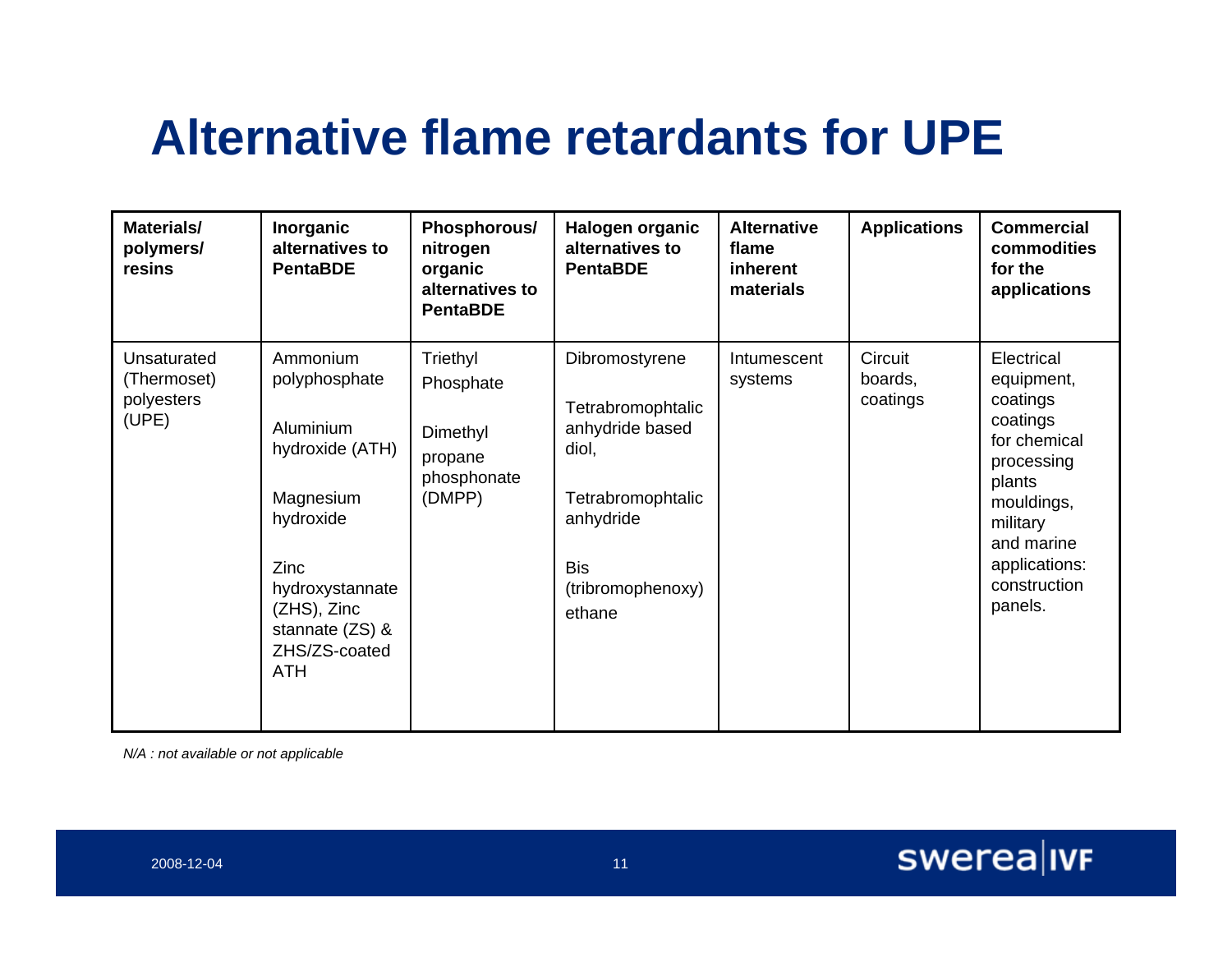#### **Alternative flame retardants for rubber, paints and lacquers**

| <b>Materials/</b><br>polymers/<br>resins | Inorganic<br>alternatives to<br><b>PentaBDE</b> | Phosphorous/<br>nitrogen<br>organic<br>alternatives to<br><b>PentaBDE</b> | Halogen organic<br>alternatives to<br><b>PentaBDE</b>                                                                       | <b>Alternative</b><br>flame<br>inherent<br>materials | <b>Applications</b> | <b>Commercial</b><br>commodities<br>for the<br>applications           |
|------------------------------------------|-------------------------------------------------|---------------------------------------------------------------------------|-----------------------------------------------------------------------------------------------------------------------------|------------------------------------------------------|---------------------|-----------------------------------------------------------------------|
| Rubber                                   | N/A                                             | Alkyl diaryl<br>phosphates<br>(nitril rubber)                             | N/A                                                                                                                         | Intumescent<br>systems                               | Transportation      | Conveyor<br>belts, foamed<br>pipes for<br>insulation.                 |
| Paints/lacquers                          | N/A                                             | Triaryl<br>phosphates<br>(unspecified)                                    | Tetrabromo<br>phthalate diol<br>Tetrabromophtalatic<br>anhydride based<br>diol<br><b>Bis</b><br>(tribromophenoxy)<br>ethane | Intumescent<br>systems<br>Silicone<br>rubber         | Coatings            | Marine and<br>industry<br>lacquers for<br>protection of<br>containers |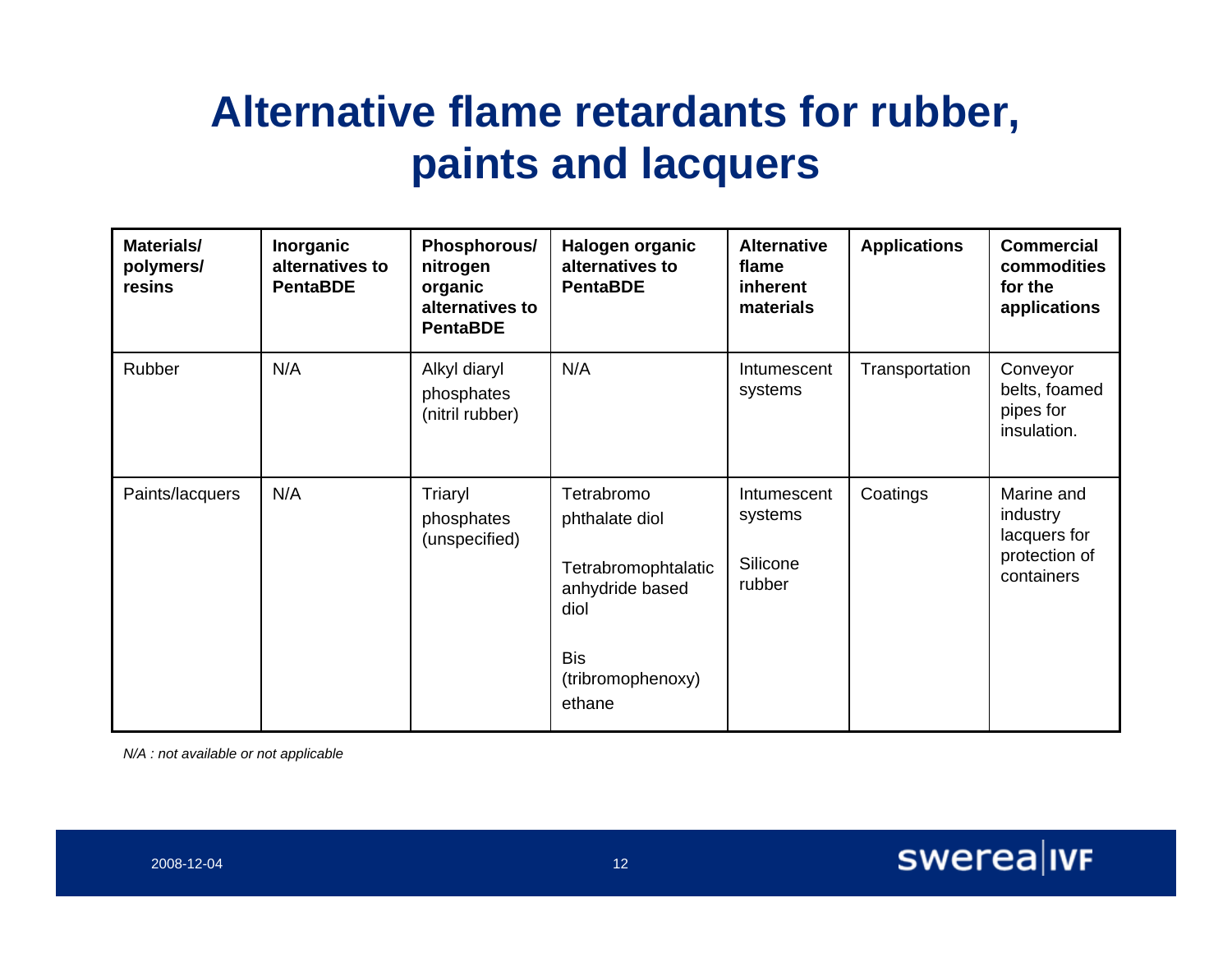# **Alternative flame retardants for textiles**

| Materials/<br>polymers/<br>resins | Inorganic<br>alternatives to<br><b>PentaBDE</b>                                                            | Phosphorous/<br>nitrogen<br>organic<br>alternatives to<br><b>PentaBDE</b>                                                                                                                                        | Halogen organic<br>alternatives to<br><b>PentaBDE</b> | <b>Alternative</b><br>flame<br>inherent<br>materials                                                         | <b>Applications</b> | <b>Commercial</b><br>commodities<br>for the<br>applications                                                                                                               |
|-----------------------------------|------------------------------------------------------------------------------------------------------------|------------------------------------------------------------------------------------------------------------------------------------------------------------------------------------------------------------------|-------------------------------------------------------|--------------------------------------------------------------------------------------------------------------|---------------------|---------------------------------------------------------------------------------------------------------------------------------------------------------------------------|
| <b>Textiles</b>                   | Aluminium<br>hydroxide<br>Magnesium<br>hydroxide<br>Ammonium<br>compounds<br>(unspecified)<br><b>Borax</b> | <b>Tetrakis</b><br>hydroximethyl<br>phosphonium<br>salts such as<br>chloride<br>(THCP) or<br>ammonium<br>(THPX)<br>Dimethyl<br>phosphono<br>(N-methylol)<br>propionamide<br>Diguanidine<br>hydrogen<br>phosphate | Trichloropropyl<br>phosphate                          | Intumescent<br>systems<br>Aramide<br>fibres<br>(certain<br>protective<br>applications)<br>Wool<br>Modacrylic | Coatings            | <b>Back coatings</b><br>and<br>impregnation<br>for carpets,<br>automotive<br>seating,<br>furniture in<br>homes and<br>official<br>buildings,<br>aircraft,<br>underground. |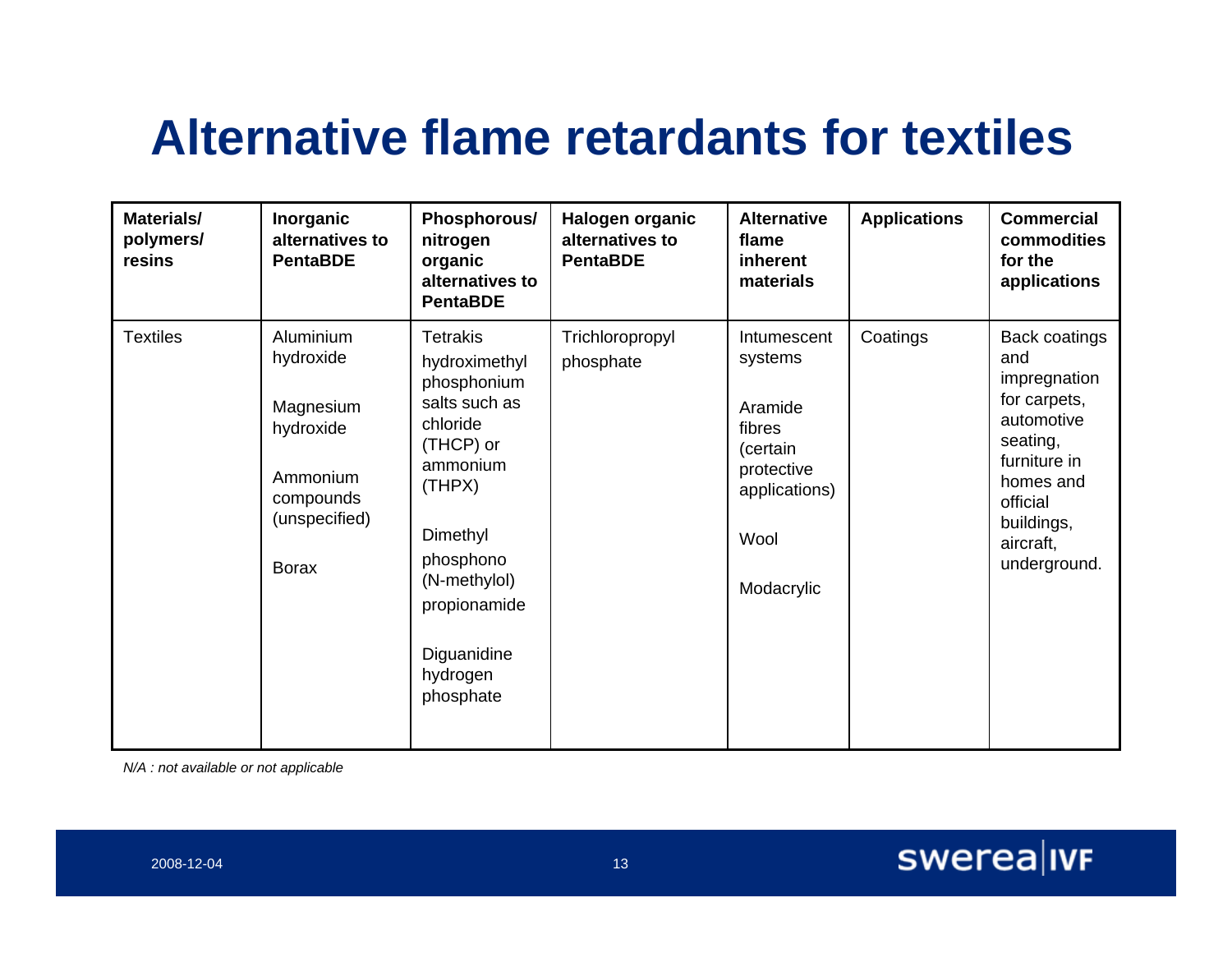#### **Alternative flame retardants for textiles (cont..) and hydrualic oils.**

| Materials/<br>polymers/<br>resins | Inorganic<br>alternatives<br>to PentaBDE | Phosphorous/nitrogen<br>organic alternatives to<br><b>PentaBDE</b>                                                                                 | Halogen<br>organic<br>alternatives<br>to PentaBDE | <b>Alternative</b><br>flame<br>inherent<br>materials | <b>Applications</b>                | <b>Commercial</b><br>commodities<br>for the<br>applications |
|-----------------------------------|------------------------------------------|----------------------------------------------------------------------------------------------------------------------------------------------------|---------------------------------------------------|------------------------------------------------------|------------------------------------|-------------------------------------------------------------|
| Textiles cont.                    |                                          | Aromatic phosphates<br>(unspecified)<br>Dimethyl hydrogen<br>phosphite (DMHP)<br>Melamine (nitrogen<br>based)<br>Phosphonitrilic chloride<br>(PNC) |                                                   |                                                      |                                    |                                                             |
| Hydraulic oils                    | N/A                                      | <b>Butylated triphenyl</b><br>phosphate esters                                                                                                     | N/A                                               | N/A                                                  | Drilling oils,<br>hydraulic fluids | Off shore,<br>coal mining                                   |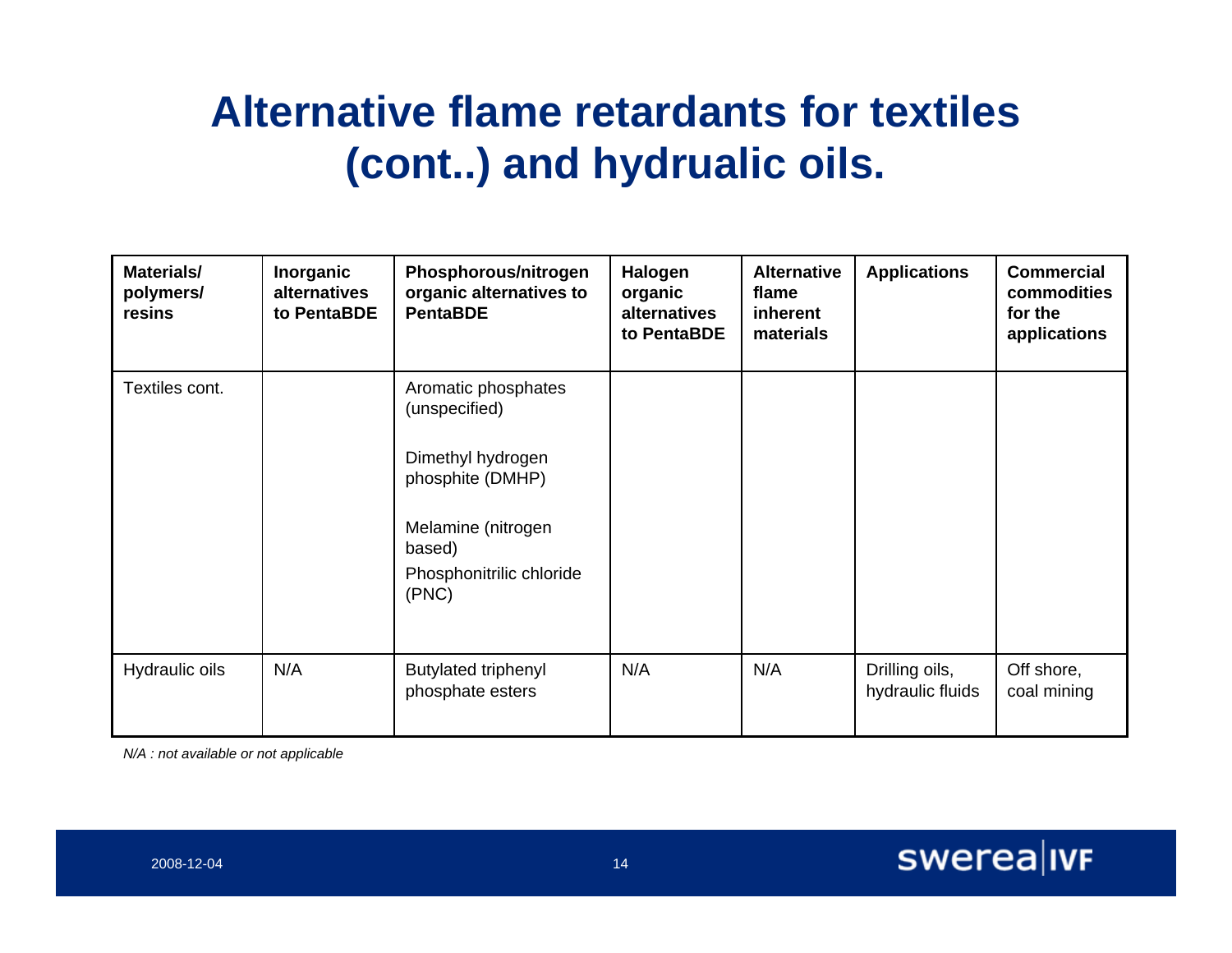### **Health and environmental properties of alternative flame retardants to PentaBDE (1/3)**

Since there is a lack of data on health and environmental properties, it is not always possible to perform a comprehensive comparison of all known flame retardant systems.

| <b>Chemical</b>         | <b>Toxicological properties</b>           | Ecotoxicological<br>properties       | <b>Comments</b>                                                                                            |  |  |  |  |  |  |
|-------------------------|-------------------------------------------|--------------------------------------|------------------------------------------------------------------------------------------------------------|--|--|--|--|--|--|
|                         | Inorganic flame retardants and synergists |                                      |                                                                                                            |  |  |  |  |  |  |
| Aluminium hydroxide     | Low concern                               | Low concern                          | Ecotox: Few data available                                                                                 |  |  |  |  |  |  |
| Magnesium hydroxide     | Low concern                               | Low concern                          | Tox and ecotox: few data<br>available                                                                      |  |  |  |  |  |  |
| Red phosphorous         | Non toxic in pure form Low<br>concern     | Very toxic to aquatic<br>organisms   | Highly flammable and<br>May form toxic phosphine<br>gas during combustion in<br>combination with moisture. |  |  |  |  |  |  |
| Ammonium poly phosphate | Insufficient data for<br>assessments      | Insufficient data for<br>assessments | May be slightly irritating to<br>skin                                                                      |  |  |  |  |  |  |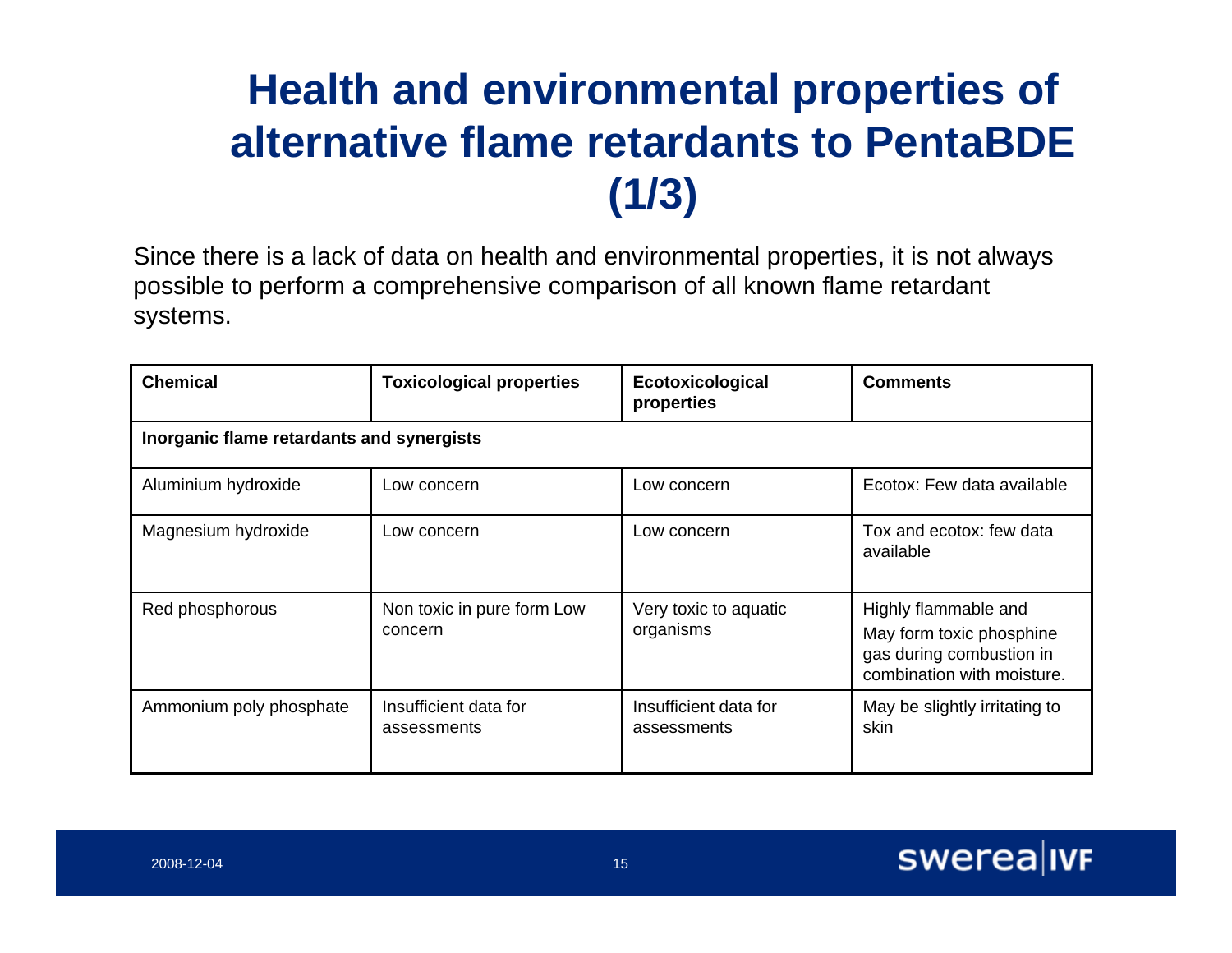### **Health and environmental properties of alternative flame retardants to PentaBDE, (2/3)**

| <b>Chemical</b>                                                                    | <b>Toxicological properties</b>                                                   | Ecotoxicological<br>properties | <b>Comments</b>                                                            |  |  |  |  |  |  |
|------------------------------------------------------------------------------------|-----------------------------------------------------------------------------------|--------------------------------|----------------------------------------------------------------------------|--|--|--|--|--|--|
|                                                                                    | Inorganic flame retardants and synergists                                         |                                |                                                                            |  |  |  |  |  |  |
| Zinc borate                                                                        | High concern on zinc toxicity                                                     | High acute aquatic toxicity    | Limited tox and ecotox data<br>available                                   |  |  |  |  |  |  |
| Boron compounds other<br>than zinc borate,<br>(Borax and disodium tetra<br>borate) | Moderate concern due to 2-<br>generation<br>reproductive/developmental<br>effects | Limited data available         | Limited tox and ecotox data<br>available                                   |  |  |  |  |  |  |
| Antimony trioxide                                                                  | Ranked as possible<br>carcinogen by IARC <sup>1</sup> and EU                      | Low concern                    | May produce toxic or<br>irritating vapours during<br>combustion conditions |  |  |  |  |  |  |
| Zinc hydroxystannate & Zinc<br>stannate                                            | Low concern                                                                       | Low concern                    | Very low acute toxicity.<br>Very low aqueous solubility                    |  |  |  |  |  |  |

1IARC – **I**nternational **A**gency for **R**esearch on **C**ancer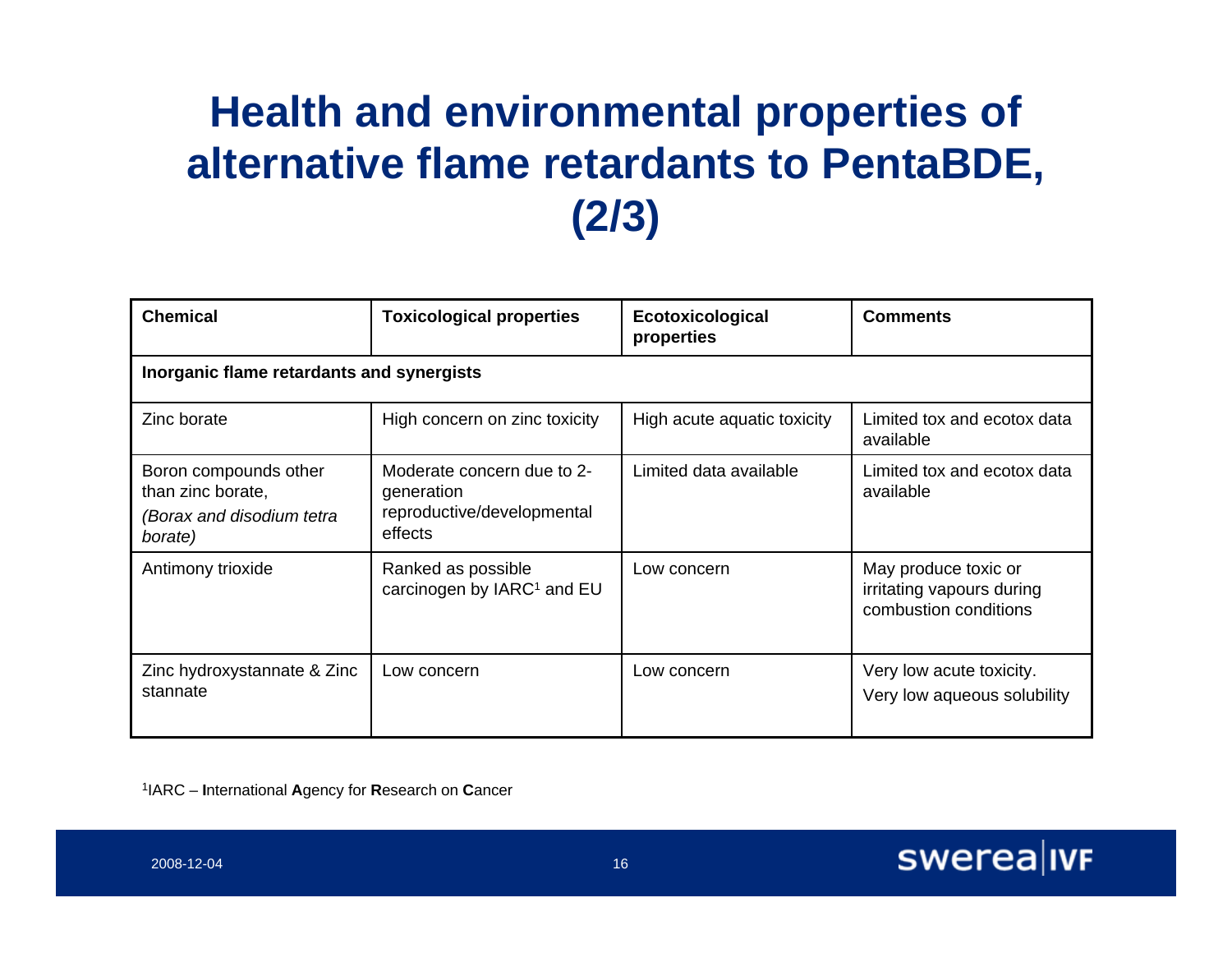### **Health and environmental properties of alternative flame retardants to PentaBDE (3/3)**

| <b>Chemical</b>                                           | <b>Toxicological properties</b>                                   | Ecotoxicological<br>properties                                                        | <b>Comments</b>                                                                                                 |  |  |  |  |  |
|-----------------------------------------------------------|-------------------------------------------------------------------|---------------------------------------------------------------------------------------|-----------------------------------------------------------------------------------------------------------------|--|--|--|--|--|
|                                                           | Organophosphorous flame-retardants                                |                                                                                       |                                                                                                                 |  |  |  |  |  |
| Triethylphosphate                                         | No data available                                                 | No data available                                                                     |                                                                                                                 |  |  |  |  |  |
| Aryl phosphates                                           | Low concern                                                       | A few compounds show<br>high acute aquatic toxicity                                   |                                                                                                                 |  |  |  |  |  |
| Halogen containing<br>phosphorous compounds               | A few compounds show<br>moderate reproductive toxic<br>properties | A few compounds show<br>moderate or high<br>persistence and acute<br>aquatic toxicity |                                                                                                                 |  |  |  |  |  |
| Tris (2-chloro-1-methylethyl)<br>phosphate (TCPP or TMCP) | Concern                                                           | Low concern                                                                           | Subject to risk assessment in<br>the EU under the 4 <sup>th</sup> Priority List<br>Will be transferred to REACH |  |  |  |  |  |
| Reactive phosphorous                                      | No data available                                                 | No data available                                                                     |                                                                                                                 |  |  |  |  |  |
| Nitrogen based organic flame-retardants                   |                                                                   |                                                                                       |                                                                                                                 |  |  |  |  |  |
| Melamine                                                  | Low concern                                                       | Low concern                                                                           | Allergic dermatitis has been<br>reported among workers                                                          |  |  |  |  |  |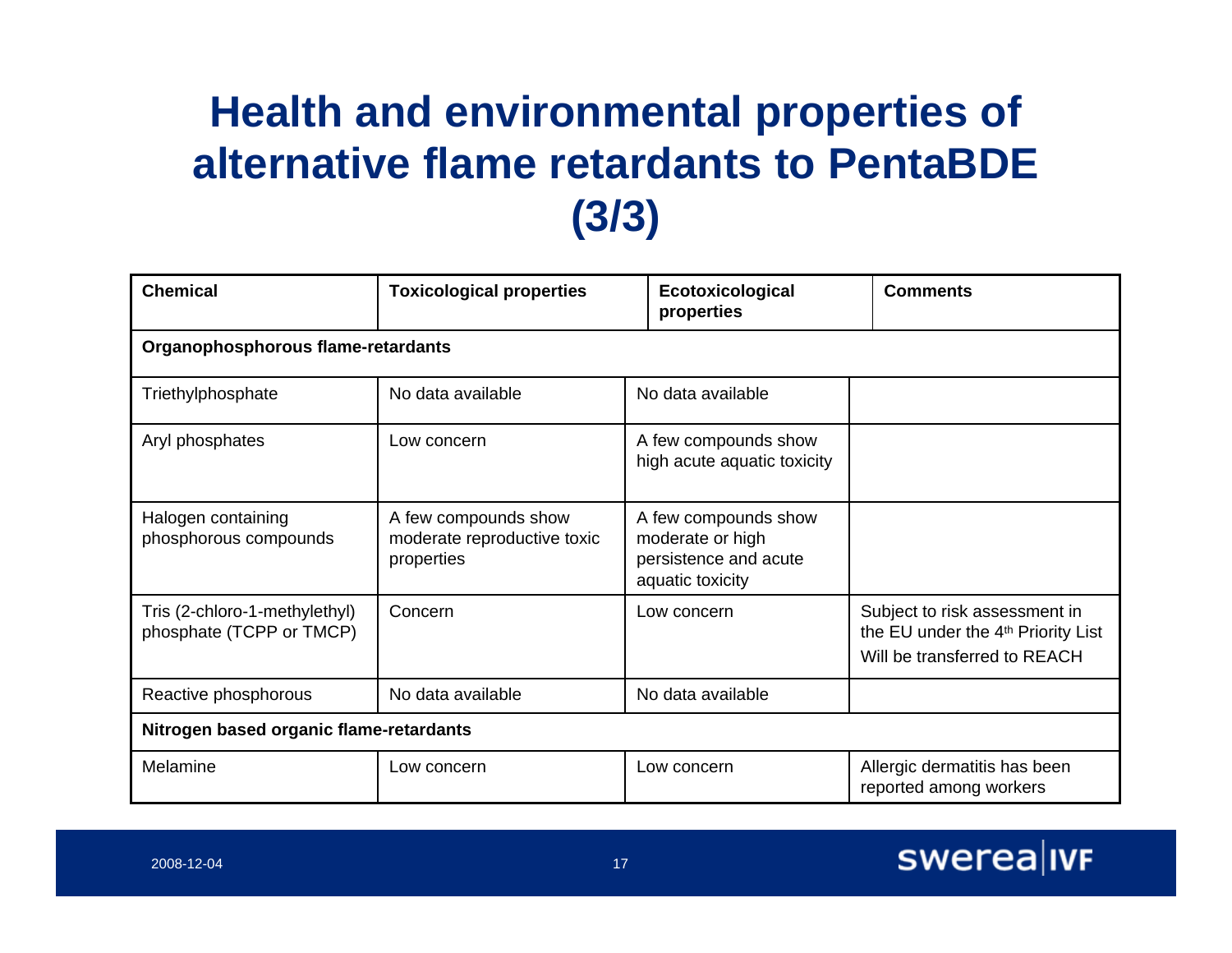#### **Example of costs related to substitution of C-PentaBDE in flexible PUR foam**

Not only the technical and environmental properties are important for feasibility of flame retardant systems, but also that they are commercially available and cost efficient.

The table below illustrates an example of a market cost comparison for flame retarded flexible PUR-foam that contain C-PentaBDE in combination with organophosphorous substances and another flexible PUR foam that contain tris (2 chloro-1-methylethyl) phosphate (TCPP).

| Application                 | <b>Content of FRs</b>                                                                   | Cost of<br>flame<br>retarded<br>PUR per kg | <b>Comments</b>                                                                                    |
|-----------------------------|-----------------------------------------------------------------------------------------|--------------------------------------------|----------------------------------------------------------------------------------------------------|
| <b>Flexible</b><br>PUR foam | 10% PentaBDE in addition to<br>approx 2% inexpensive<br>organophosphorous<br>substances | Approx<br>$0,70 \in per$<br>kg PUR         | <b>Price for PentaBDE</b><br>was set to $6 \in per$ kg,<br>by 2005 when it was<br>phased out in EU |
| Flexible<br><b>PUR foam</b> | 20% TCPP                                                                                | Approx<br>$0,35 \in per$<br>kg PUR         | Present price of<br><b>TCPP</b> is<br>1,80 € per kg                                                |

#### swerea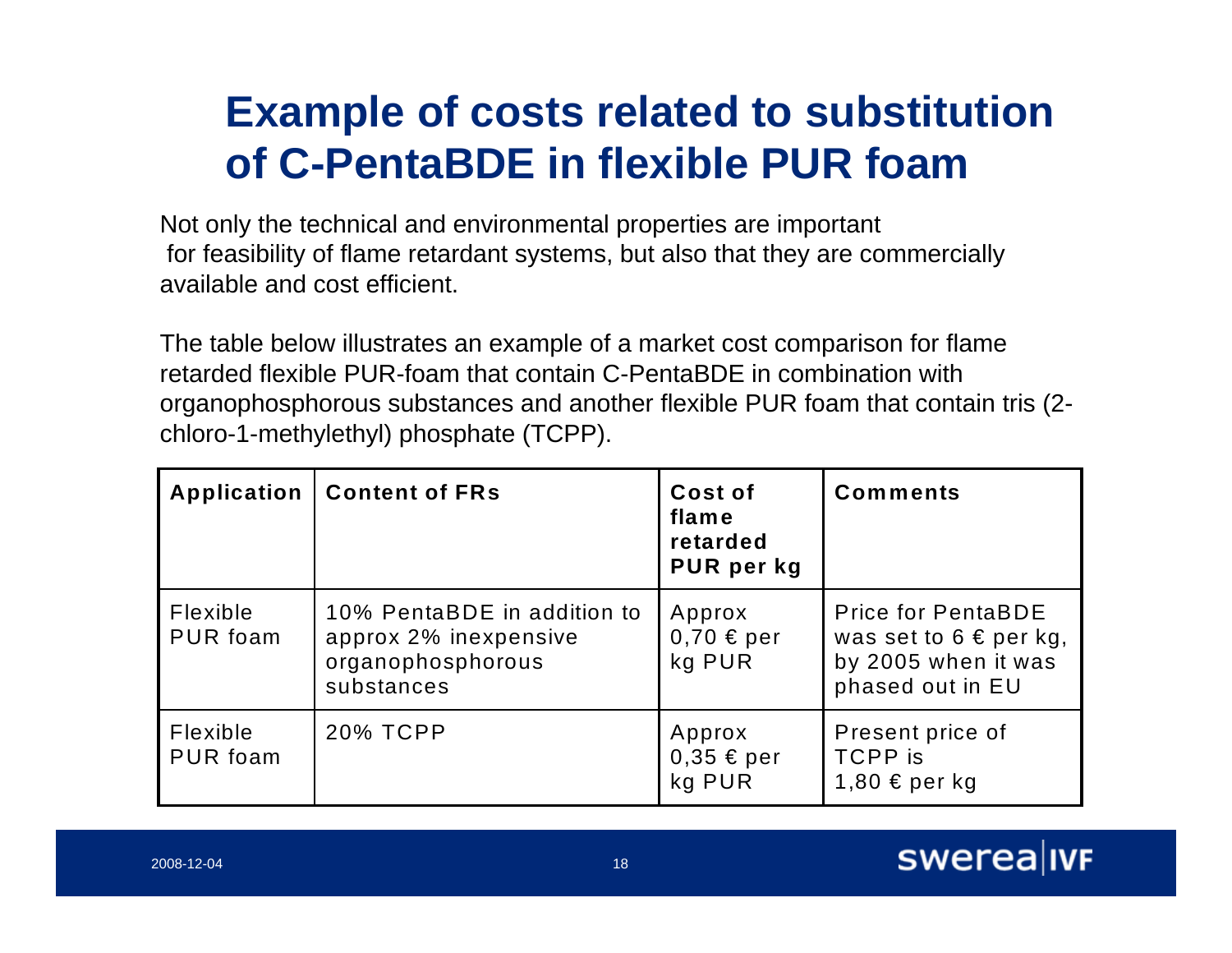### **Conclusions**

- m, The objective of this report has been to review possible alternatives to **PentaBDE**
- $\mathcal{L}_{\mathcal{A}}$  The available data illustrate that there are alternative flame retardants commercially available which are less hazardous than C-PentaBDE.
- $\mathcal{L}_{\mathcal{A}}$  It should be the overall target to replace harmful substances with safer options, but it is also important to point out that the alternative flame retardants presented need to be evaluated based on their range of application.
- $\mathcal{L}_{\mathcal{A}}$  A case by case assessment will be necessary to find the best suitable alternative for a specific use.
- $\mathcal{C}$  The data presented in this report are just suggestive and not conclusive, and it is crucial to search for further health and environmental data to get a better understanding of toxicological and ecotoxicological effects of the alternatives presented.

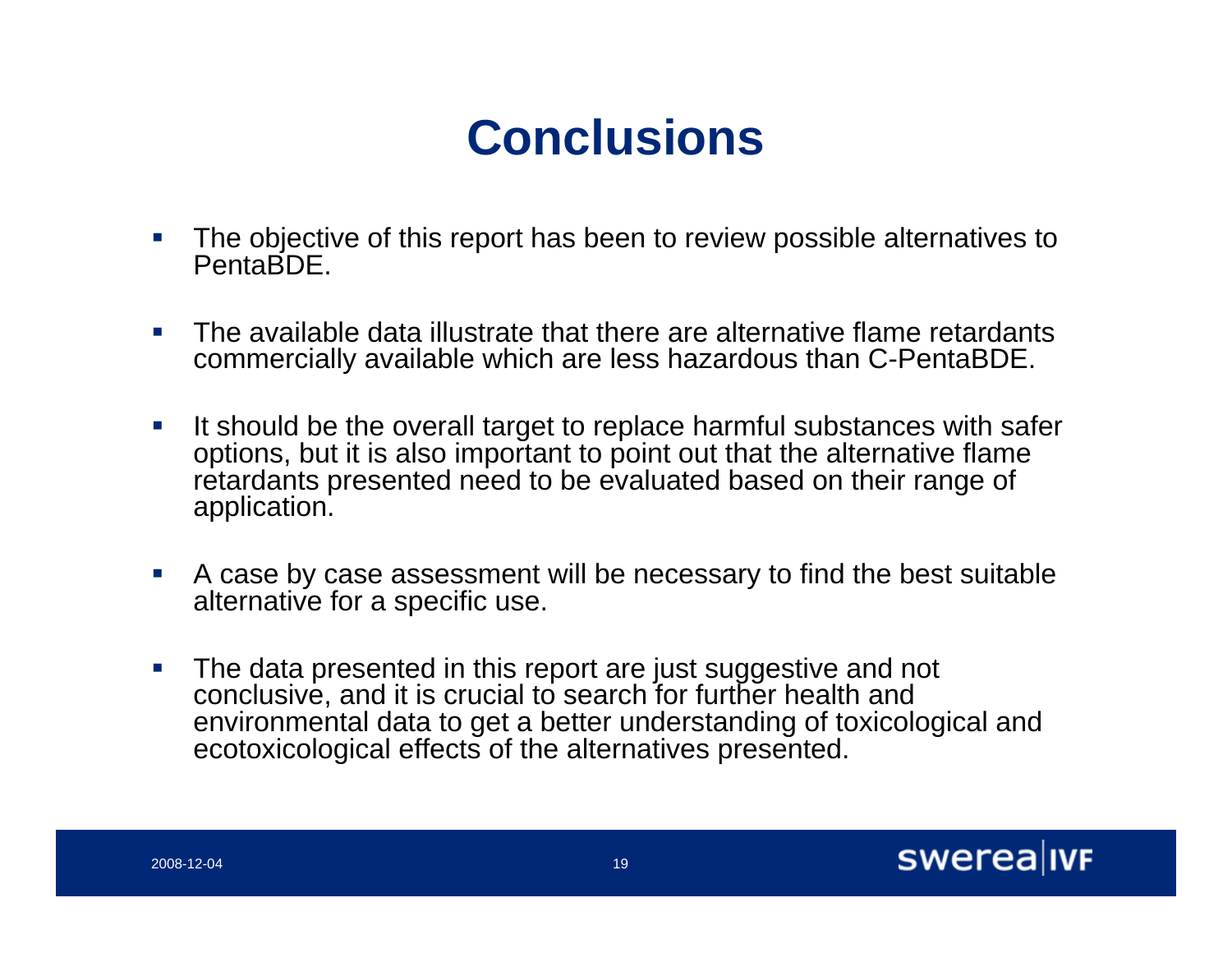# **Appendix**

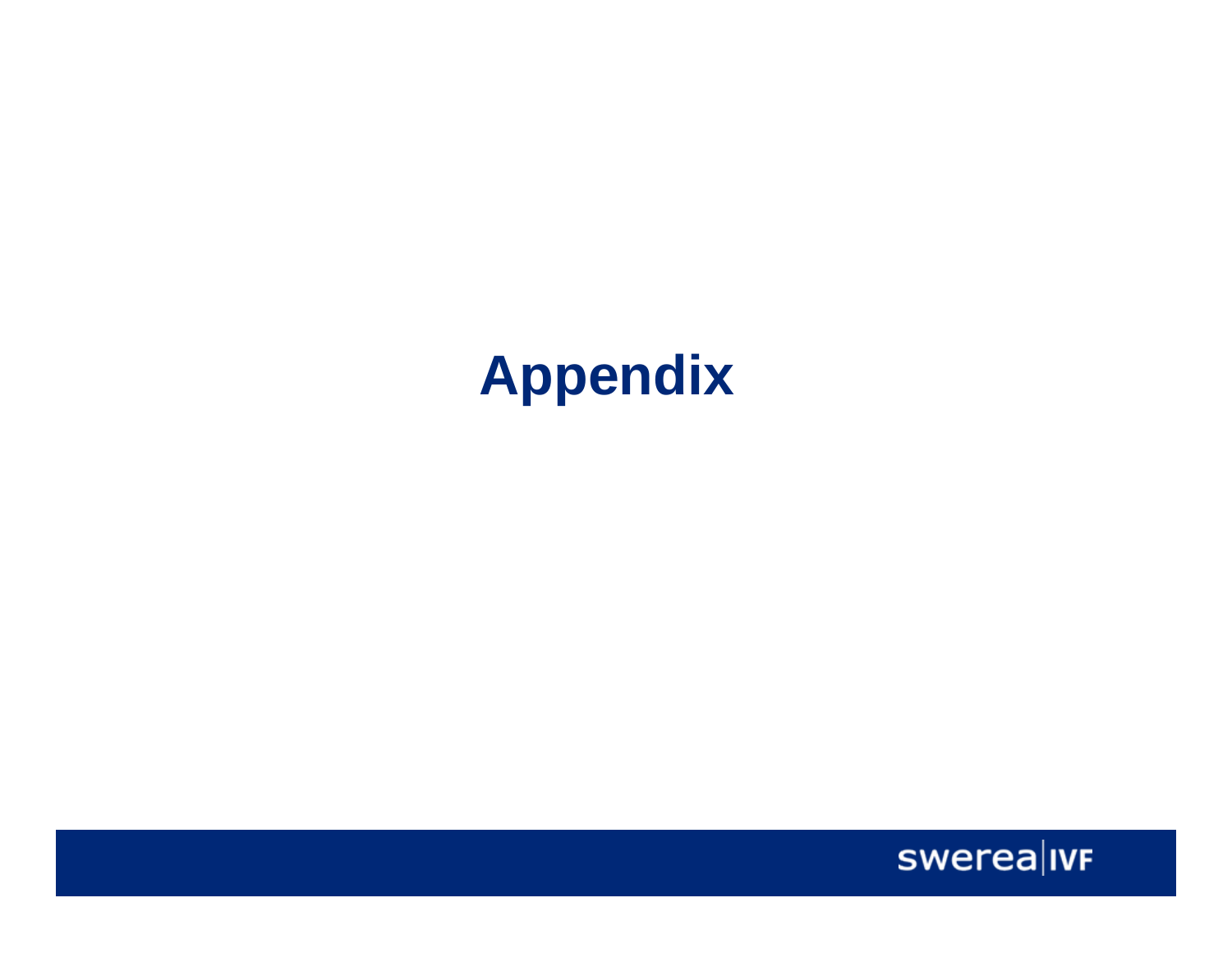### **Some commercial flame retardant systems**

| <b>Albemarle Corporation</b>                                                                                                              | Ameribrom, Inc. (ICL<br><b>Industrial Products)</b>             | <b>Great Lakes Chemical</b><br><b>Corporation (now Chemtura)</b>                                                                              | Supresta (Akzo Nobel)                                                                |
|-------------------------------------------------------------------------------------------------------------------------------------------|-----------------------------------------------------------------|-----------------------------------------------------------------------------------------------------------------------------------------------|--------------------------------------------------------------------------------------|
| SAYTEX® RX-8500<br>Proprietary reactive brominated<br>flame retardant, proprietary aryl<br>phosphate, triphenyl phosphate<br>CAS 115-86-6 | FR 513<br><b>Tribromoneopentyl</b><br>alcohol<br>CAS 36483-57-5 | Firemaster <sup>®</sup> 550<br>Proprietary halogenated aryl<br>esters, proprietary triaryl<br>phosphate isopropylated,<br>triphenyl phosphate | Fyrol <sup>®</sup> FR-2<br>Trs(1,3-dichloro-2-propyl)<br>phosphate<br>CAS 13674-87-8 |
| SAYTEX® RZ-243<br>Proprietary tetrabromophthalate,<br>proprietary aryl phosphate,<br>triphenyl phosphate                                  |                                                                 | Firemaster® 552<br>Proprietary halogenated aryl<br>esters, proprietary triaryl<br>phosphate isopropylated,<br>triphenyl phosphate             | AB053<br>Tris(1,3-dichloro-2-propyl)<br>phosphate                                    |
| ANTIBLAZE® 195<br>Tris(1,3-dichloro-2-propyl)<br>phosphate<br>CAS 13674-87-8                                                              |                                                                 |                                                                                                                                               | AC003<br>Proprietary organic<br>phosphate ester, triphenyl<br>phosphate              |
| ANTIBLAZE ® 205<br>Proprietary chloroalkyl phosphate,<br>aryl phosphate and triphenyl<br>phosphate                                        |                                                                 |                                                                                                                                               | AC073<br>Proprietary aryl<br>phosphates, triphenyl<br>phosphate                      |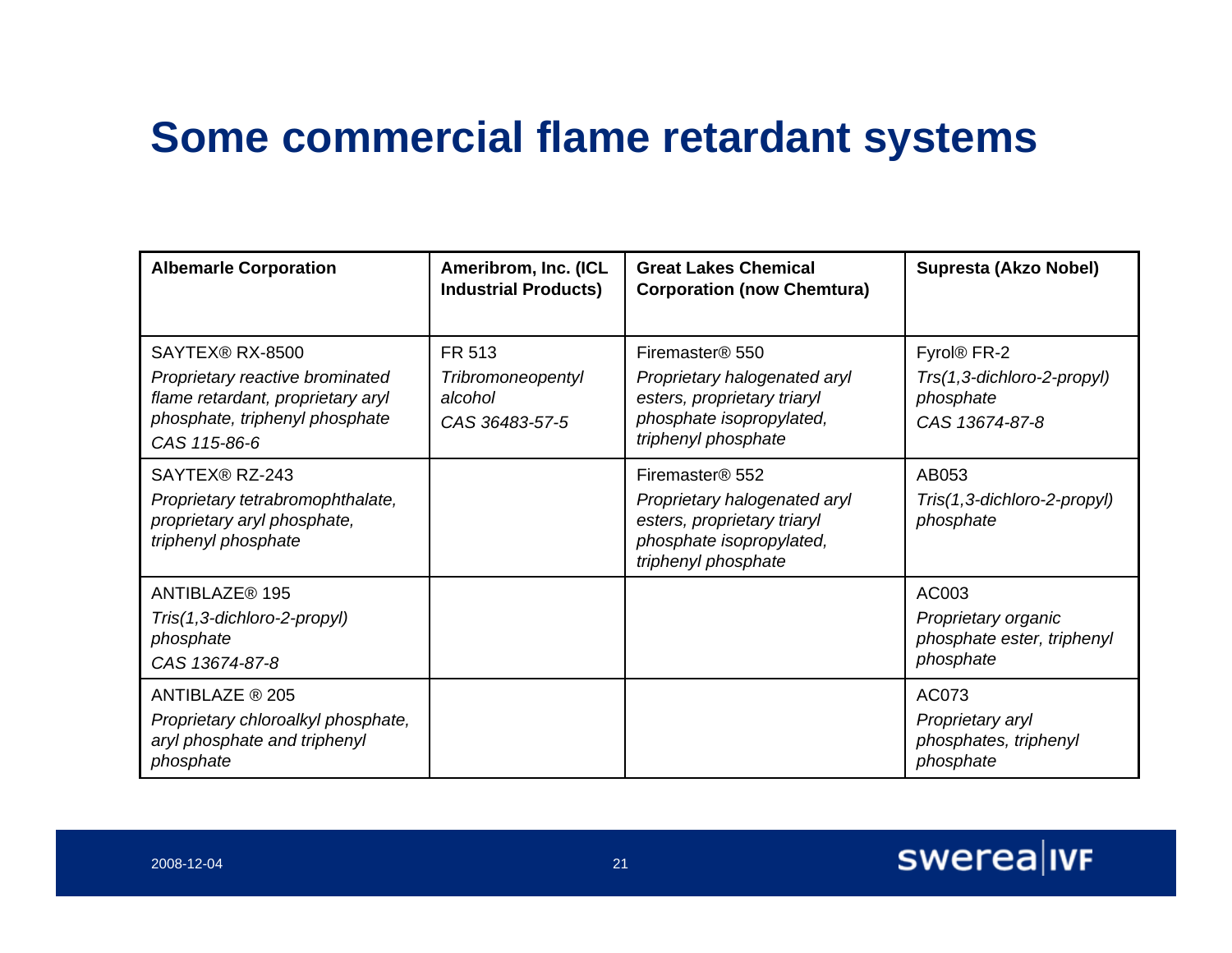### **Some commercial flame retardant systems cont…**

| <b>Albemarle Corporation</b>                                                                        | Ameribrom, Inc. (ICL<br><b>Industrial Products)</b> | <b>Great Lakes Chemical</b><br><b>Corporation (now Chemtura)</b> | Supresta (Akzo Nobel)                                                                          |
|-----------------------------------------------------------------------------------------------------|-----------------------------------------------------|------------------------------------------------------------------|------------------------------------------------------------------------------------------------|
| ANTIBLAZE <sup>®</sup> 180<br>Tris(1,3-dichloro-propyl) phosphate<br>CAS 13674-87-8                 |                                                     |                                                                  | Fyrquel 150, Fyrquel 220,<br>and Fyrquel 300<br><b>Butylated triphenyl</b><br>phosphate esters |
| ANTIBLAZE® V-500<br>Proprietary chloroalkyl phosphate,<br>aryl phosphate and triphenyl<br>phosphate |                                                     |                                                                  |                                                                                                |
| ANTIBLAZE® 182<br>Proprietary chloroalkyl phosphate,<br>aryl phosphate and triphenyl<br>phosphate   |                                                     |                                                                  |                                                                                                |
| ANTIBLAZE®TL10ST (proprietary<br>chlorophosphate)<br>CAS # propietary mixture                       |                                                     |                                                                  |                                                                                                |